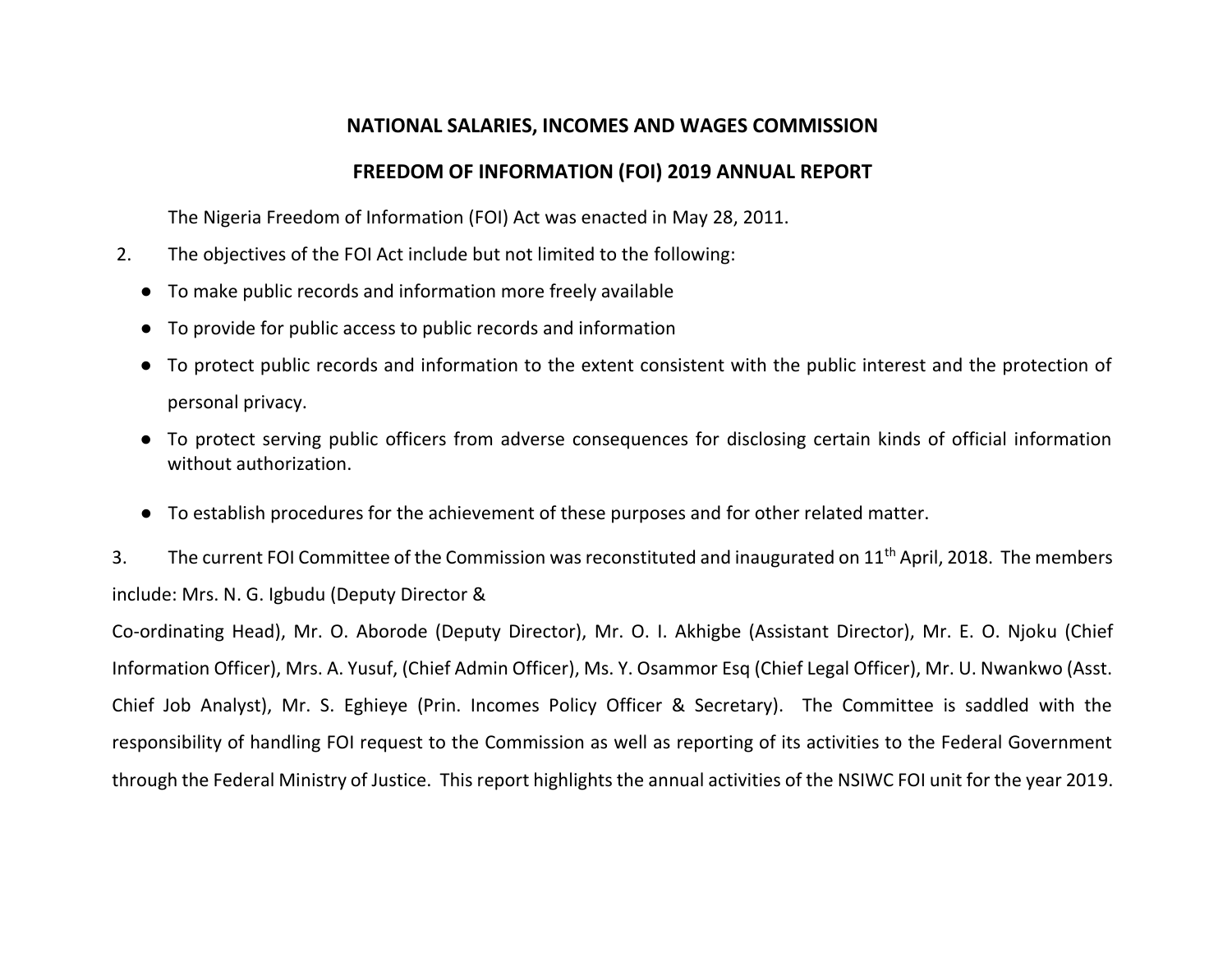#### **I. THE NUMBER OF FOI TRAINING THE COMMISSION HAD IN THE YEAR 2019**

There were two trainings attended by some members of the unit. The first was one (1) day Freedom of Information (FOI) Desk Officers round Table meeting for FOI Desk Officers across Public Institution as one of the strategies to address challenges hampering effective compliance and implementation of the FOI Act in Public Institutions organized by the federal Ministry of Justice in its Headquarters, Abuja on Thursday, 21<sup>st</sup> March, 2019. The second was a one (1) day dialogue on Classified Records and Information under the Freedom of Information Act, 2011 for relevant stakeholders in Public Institutions organized by the Federal Ministry of Justice in its Headquarters, Abuja on Thursday, 23<sup>rd</sup> May, 2019.

#### REPORT RECEIVED

Details:

### 2. **REQUEST FROM PUBLIC AND PRIVATE DEVELOPMENT CENTER LTD/GTE IN YEAR 2019**

The above organization, specifically requested for the under listed information, pursuant to the provision of FOIA, 2011:

- a) Records of Payment for Capital Projects released to or accrued by the Commission in year 2018.
- b) List contracts awarded by the commission in the year 2018,
- c) The Procurement Plan within the commission's approval Threshold for the year 2019 (conclusive or inconclusive),
- d) The number of Freedom of Information (FOI) trainings the Commission had in the year 2018,